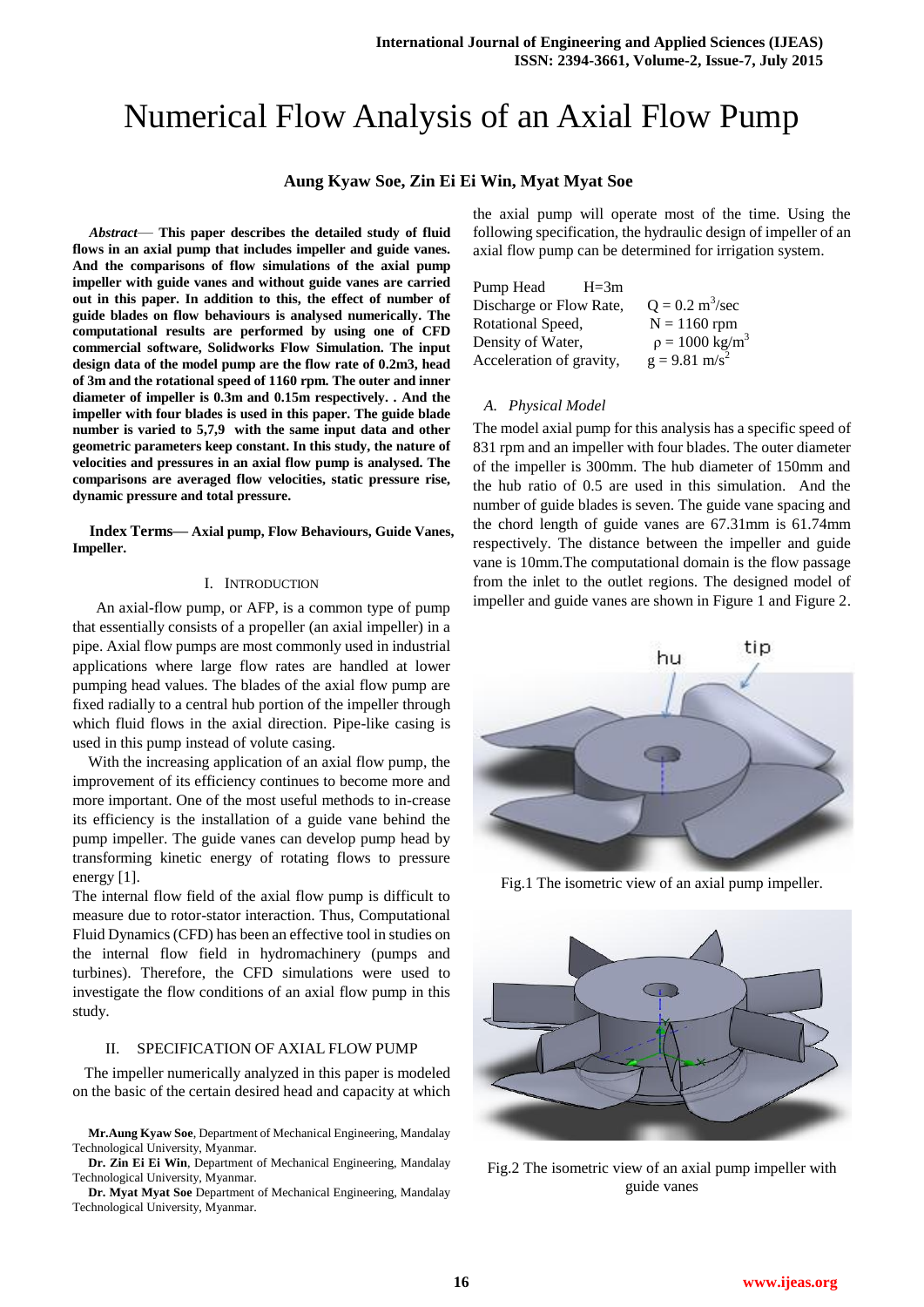# III. FLOW SIMULATINO OF AN AXIAL PUMP

Flow Simulation is a software fully integrated in SolidWorks for computing fluid (gas or liquid) flows inside and outside SolidWorks models, as well as heat transfer to (from, between, in) these models due to convection, radiation, and conduction with a proved computational fluid dynamics (CFD) technology. The software solves the governing equations over the computational mesh by using the finite volume (FV) method. The governing equations are Navier-Stokes equations for conservation of mass, momentum and energy in a fluid system. The following basic governing equations are used in Solidworks Flow Simulation [13]-[14]:

(i) Mass conservation equation is;

$$
\frac{\partial p}{\partial t} + \frac{\partial}{\partial x_i} (\rho \rho_i) = 0
$$
 (i)

(ii) Momentum conservation equation is described as;

$$
\frac{\partial \rho u_i}{\partial t} + \frac{\partial}{\partial x_j} (\rho \rho_i u_j) + \frac{\partial p}{\partial x_i} = \frac{\partial}{\partial x_j} \left( \tau_{ij} + \tau_{ij}^R \right) + S_i
$$
 (ii)

(iii) Energy conservation is as follows:

$$
\frac{\partial \rho H}{\partial t} + \frac{\partial \rho u_i H}{\partial x_i} = \frac{\partial}{\partial x_i} (u_j (\tau_{ij} + \tau_{ij}^R) + q_i) + \text{(iii)}
$$
  

$$
\frac{\partial P}{\partial t} - \tau_{ij}^R \frac{\partial u_i}{\partial x_i} + \rho \varepsilon + S_i u_i + Q_H
$$

Where,

- u Fluid velocity (m/s)
- $\rho$  Fluid density (kg/m<sup>3</sup>)
- $S_i$  External force per unit mass from buoyancy
- h Thermal enthalpy (J/kg)
- $Q_H$  Heat source per unit volume  $(W/m^3)$
- $\tau_{ii}$  Viscous shear stress (Pa)
- $\tau^R$  Reynolds shear stress (Pa)
- $q_i$  Diffusive heat flux (W)

$$
H - h + u^2/2
$$

To simulate the fluid flow, the inlet and outlet boundary conditions must be applied on the face and rotating reference frame and required goal parameters and goal type are specified as follows:

# TABLE I CREATING A PROJECT FOR FLOW SIMULATION

| Type               | Specification              |
|--------------------|----------------------------|
| Analysis type      | Internal: Exclude cavities |
|                    | without flow conditions    |
| Unit System        | SI                         |
| Fluid              | Water                      |
| Axis of coordinate | Y                          |
| system             |                            |
| Angular velocity   | 121.475 rad/sec            |
| Wall condition     | Adiabatic wall             |

TABLE II SPECIFYING THE BOUNDARY CONDITIONS

| Inlet     | Inlet                   | Volume   At the inner face |
|-----------|-------------------------|----------------------------|
| Boundary  | Flow Rate of            | of the lower               |
| Condition | $0.2m^3/sec$            | cover                      |
| Outlet    | Outlet<br><b>Static</b> | At the inner face          |
| Boundary  | Pressure:               | of the<br>upper            |
| Condition | (101325Pa)              | cover                      |

## IV. NUMERICAL RESULTS AND DISCUSSIONS





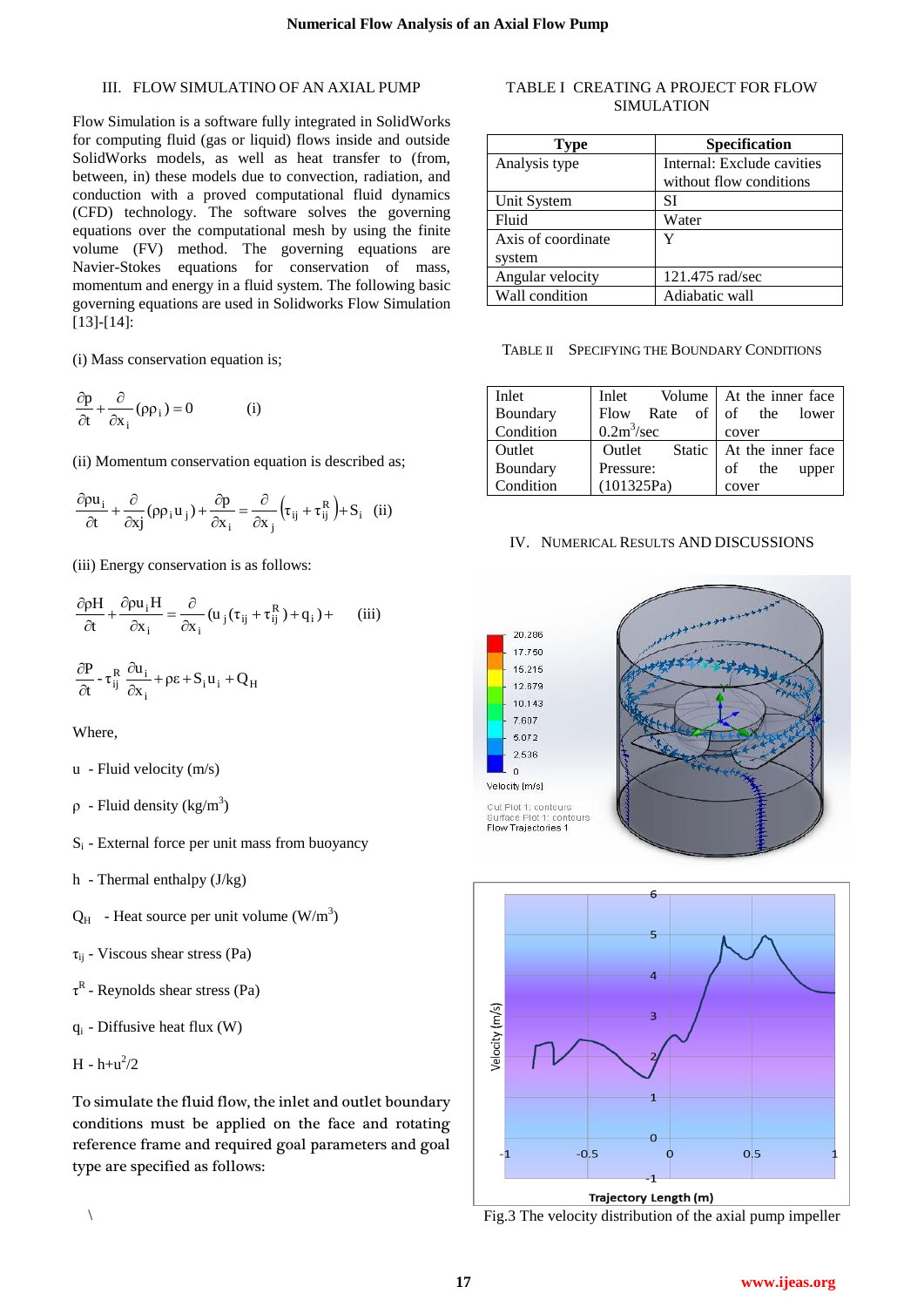## **International Journal of Engineering and Applied Sciences (IJEAS) ISSN: 2394-3661, Volume-2, Issue-7, July 2015**





Fig.4 The pressure distribution of the axial pump impeller

Figure.3 shows the distribution of flow velocity from the inlet boundary to outlet boundary of the axial pump. At the inlet flow region, the variation in velocity is between 1 m/s and 2 m/s and the velocity near the entrance of the impeller is nearly 2.5 m/s**.** And then the velocity around the impeller has become higher significantly. Next, the flow velocity is about 5 m/s at the outlet flow region due to the impeller rotation. After that, the flow velocity has gradually decreased from 5 m/s to nearly 3.6 m/s at the outlet boundary.

According to the figure.4, the total pressure fluctuations around the impeller are displayed. The pressure distribution is larger than at the outlet of the flow region than at the inlet of the flow region because of the increased dynamic pressure. There are a lot of pressure fluctuations because of the structure of the blade profile.



Trajectory Length (m)

Fig.5 The velocity distribution of the axial pump impeller with guide vanes.

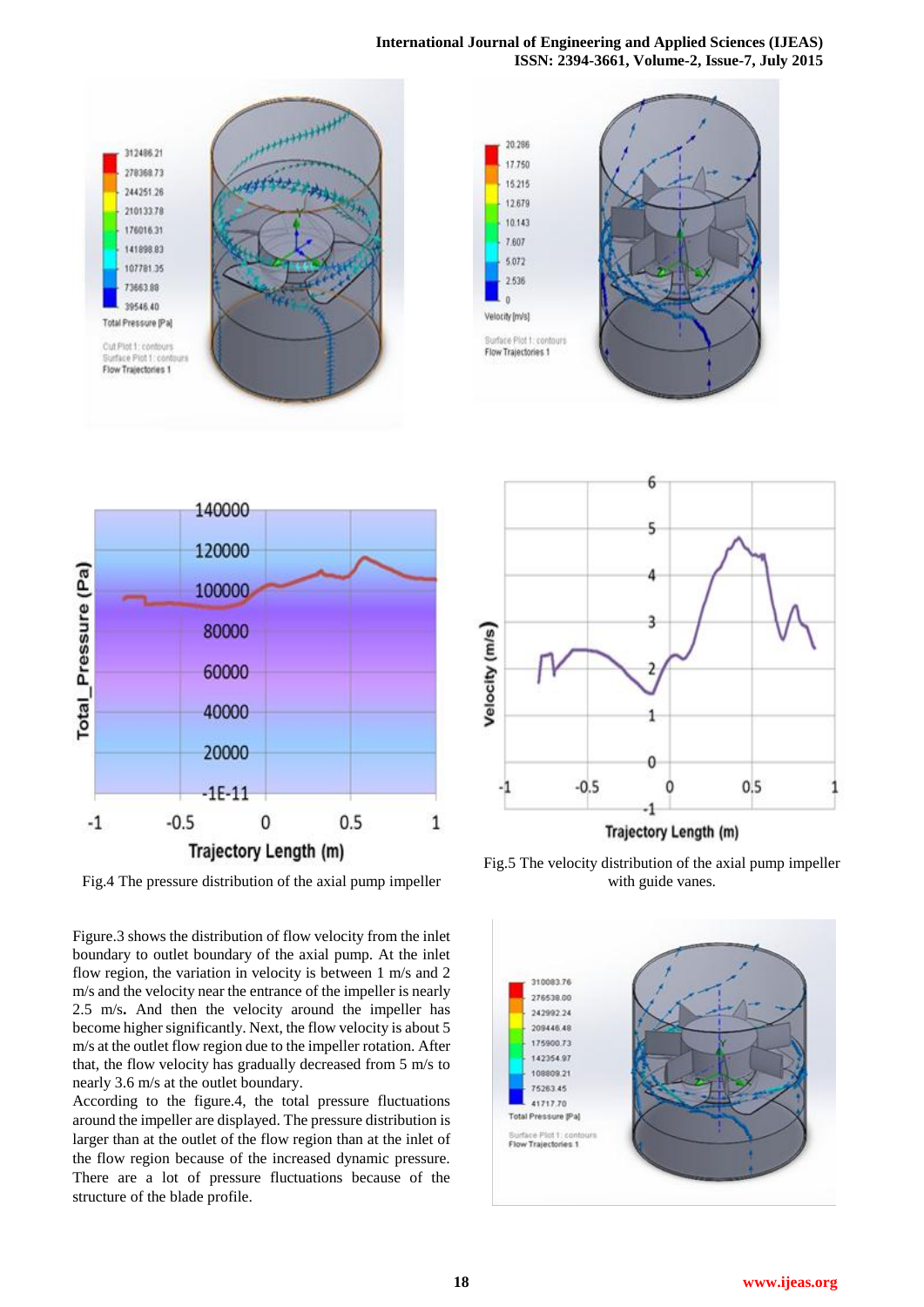

Fig.6 The pressure distribution of the axial pump impeller with guide vanes

The flow velocity distributions from the inlet boundary to outlet boundary of the axial pump are shown in figure.5. At the inlet flow region, the flow velocity is within in the range of 1 m/s to 2 m/s and the velocity near the entrance of the impeller is nearly 2.4 m/s. And the velocity around the impeller has increased significantly. The flow velocity is raised to about 4.8 m/at the outlet flow region of the runner. And then it has gradually decreased from 4.8 m/s to 2.8 m/s. After that, it has again risen to nearly 3.4 m/sec around the guide vanes. Finally, the flow velocity has slowly decreased at the outlet boundary of the pump.

Figure 6 shows the pressure fluctuations between the inlet boundary and outlet boundary of the axial pump. The velocity on the runner affects the total pressure. Therefore, the total pressure is higher at the inlet of the runner than at the outlet of that. And then, the static pressure values have increased at the outlet of the guide vanes in which the dynamic pressure values have decreased.



Fig.7.a The pressure distribution of the axial pump impeller with guide vanes ,  $Z_2=5$ 



Fig.7.b The pressure distribution of the axial pump impeller with guide vanes,  $Z_2=7$ 



Fig.7.c The pressure distribution of the axial pump impeller with guide vanes,  $Z_2=9$ 



Fig.8. The flow velocity vs. the number of guide blades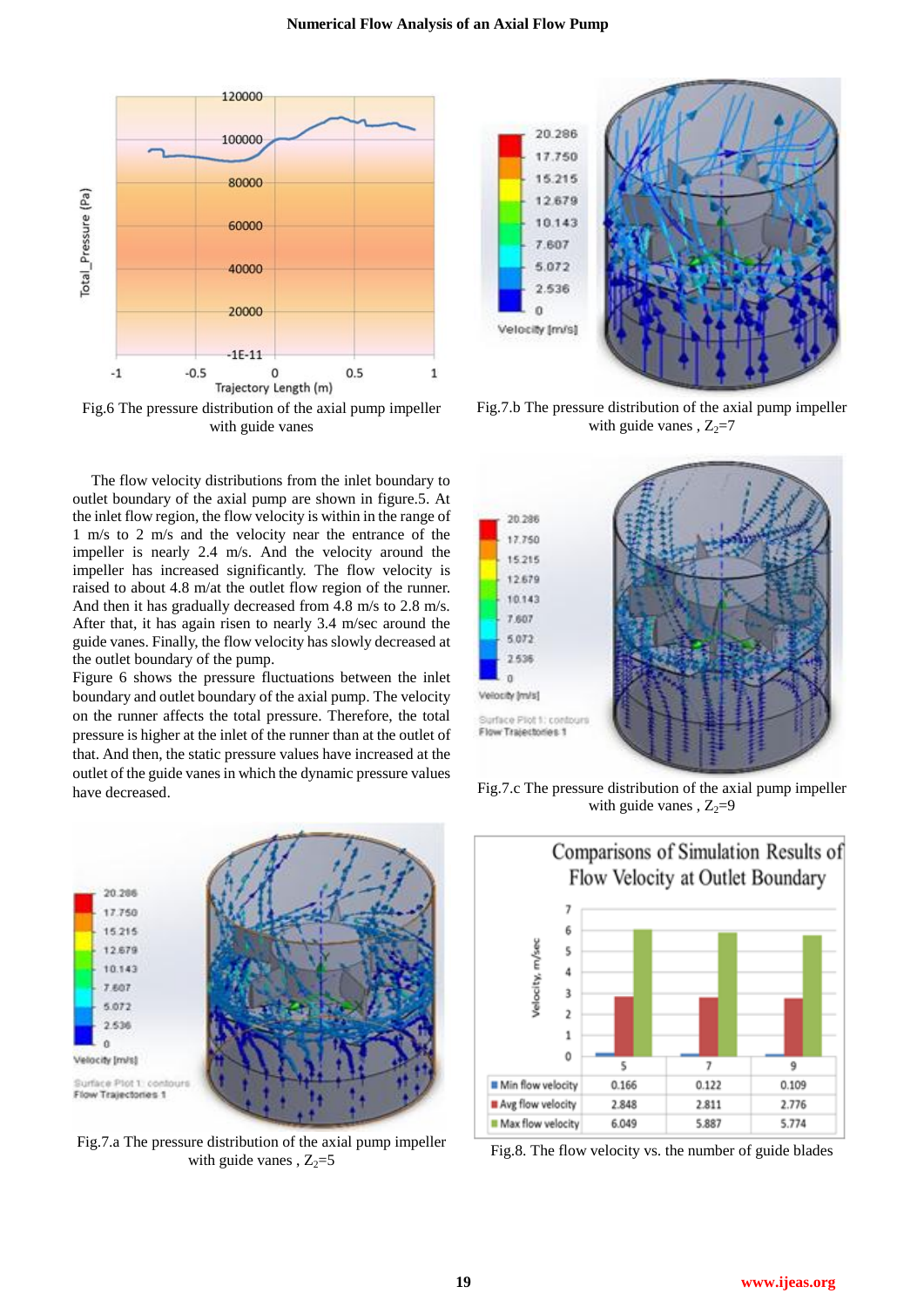## **International Journal of Engineering and Applied Sciences (IJEAS) ISSN: 2394-3661, Volume-2, Issue-7, July 2015**



Fig.9.a The pressure distribution of the axial pump impeller with guide vanes ,  $Z_2=5$ 



Fig.9.b The pressure distribution of the axial pump impeller with guide vanes ,  $Z_2=7$ 



Fig.9.c The pressure distribution of the axial pump impeller with guide vanes,  $Z_2=9$ 

Comparisons of Simulation Results of Pressure Distribution at Outlet Boundary



 $\triangle$  Dynamic Pressure  $^7$   $\blacksquare$  Total Pressure



Fig.10. The pressure vs. The number of guide blades.

Based on the comparisons of flow simulation results changing number of guide blades, the averaged flow velocities have slightly decreased when the number of guide vanes is increased. The value of the averaged flow velocity is the largest at the axial pump with five number of guide blades.

According to the graphs of the pressure distribution, the values of the dynamic pressure and the total pressure have increased due to decreasing the number of guide blades. On the contrary, the values of static pressure rise have risen when the number of guide blades is increased.

### V. CONCLUSION

In this study, the pressure and velocity, two main parameters of fluid flows, are studied in detail by using Flow Simulation in Solidworks. When the axial pump is installed with guide vanes, the static pressure rise which can get static head becomes higher than the condition without guide vanes. On the contrary, the flow rate is larger in only impeller than in the impeller with guide vanes. The difference between the axial flow pump with guide vanes and without guide vanes can be seen clearly with the aid of this numerical software. In addition to this, the effect of the various number of guide blades on the axial flow pump can be clearly studied with saving time and money because of the CFD commercial tool.